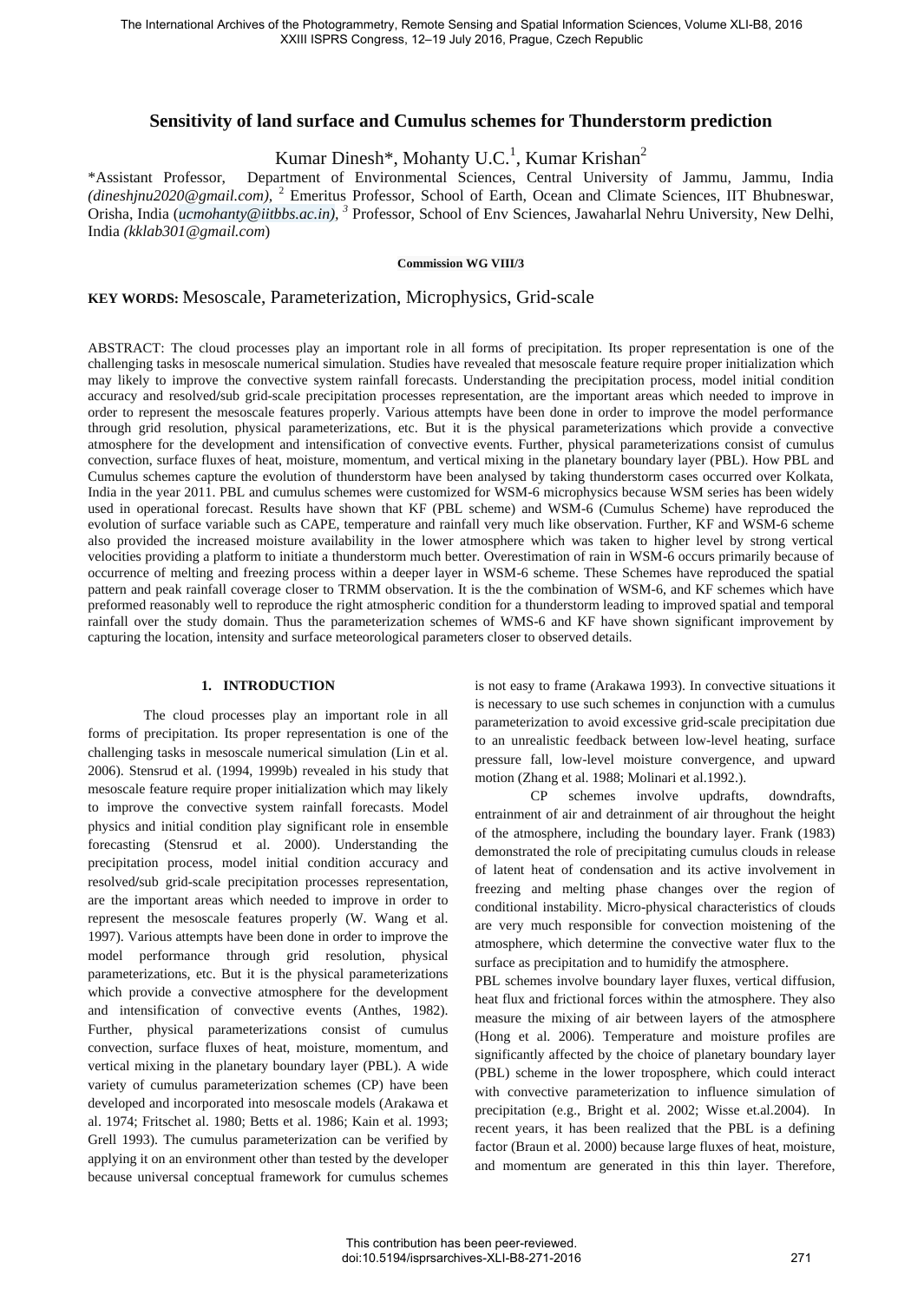several PBL parameterization schemes (PBLSs) have been incorporated in the NWP models (e.g., Mellor et al. 1982; Hong et al. 2006). With the availability of such a variety of parameterization schemes, it would be very important to perform sensitivity tests to understand the applicability of schemes for convective cases. Morrison et al. (2011) compared a one- and two-moment version of the same parameterization on the development of precipitation of an idealized squall line. Rajeevan et al. (2010) performed sensitivity tests on four different MP schemes for a thunderstorm event using WRF with multiple nested domains. Morrison and Milbrandt (2011) compared their respective schemes in a WRF idealized simulation of a supercell thunderstorm by running sensitivity tests for individual processes. Tao et al. (2011) tested the impact of four microphysical schemes on Hurricane Katrina.

This study has been undertaken to examine the performance of various convection and PBL schemes for thunderstorm cases observed over Kolkata. The study has been done to determine the most suited model parameterization schemes for the simulation of thunderstorm over Indian region. two thunderstorm events that occurred over the Kolkata on 18May (cases-1), 25 May (case-2), 2011 respectively are considered.

### **2.1. Modelling system**

A high resolution, mesoscale, numerical weather prediction (NWP) model, Advance Research Weather Research and Forecasting WRF\_ARW) is used for the present research work. ARW is a comprehensively documented state-of-the-art, supported as a community model to facilitate world-wide use, for research, operations, and teaching. It is suitable for a broad spectrum of applications across various scales ranging from micro to global scale simulations. As of now, many countries and institutions are using ARW model to serve their operational and research needs. A useful feature about the ARW modeling system is its flexibility in terms of many options that are user specified. The ARW dynamical core uses Eulerian finite differencing to integrate the fully compressible non-hydrostatic equations in mass-coordinate, scalar conserving flux form using a time-split small step for acoustic modes. Large time steps utilized a third-order Runge-Kutta technique. The horizontal staggering is an Arakawa-C grid. It has four types of map projections such as Mercator (low latitudes), Lambert conformal (mid latitudes), polar stereographic (poles) and rotated lat-long projections. The ARW model has different physics options, each having many choices; to represent the physical processes for real-data mesoscale forecasts. The physics involved in this model are (i) microphysics schemes, (ii) cumulus convective parameterizations, (iii) planetary boundary layer (PBL) parameterizations, (iv) land surface model (LSM), (v) surface layer parameterization schemes and (vi) radiation schemes. A detailed description of the model governing equations, its physics, vertical coordinate system, and its dynamics is available in Skamaraock, et al, (2005).

### **2.2 Synoptic Overview 18 May2011 (Case-1):**

An examination of plots obtained from NCEP FNL data at 00 UTC of 18 May 2011 indicates an elongated low pressure area which extends from north Pakistan to west Uttar Pradesh and a trough from this running through Bihar and Jharkhand. An upper air circulation over UP, West Bihar and neighbourhood is seen in lower levels. Another trough is seen over AP which is extended up to Arabian Sea joined by another cyclonic

circulation. These cyclonic system influences the development of local convective echoes over north WB at 2UTC which moved south-east direction. These convective echoes further intensified and reached over Kolkata at 4UTC and resulted into moderate rainfall of 3.8 mm. Further this system dissipated at 5UTC over Kolkata. Another convective system were also developed at 18UTC and dissipated at 23UTC.

## **25 May2011 (Case-II):**

Surface pressure plots obtained from NCEP FNL data at 00 UTC of 25 May 2011 has shown the extension of low pressure area much similar like as in 18 May which extends from north Pakistan to west Uttar Pradesh and a trough from this running through Bihar and Jharkhand up to Head Bay. An upper air cyclonic circulation over Assam and neighbourhood is seen in lower levels. Another upper air cyclonic circulation over central Pakistan and adjoining northwest Rajasthan is seen in lower levels. A trough from this system extends up to Gangetic West Bengal across Haryana, Uttar Pradesh and Jharkhand. Another upper air cyclonic circulation lies over Gangetic West Bengal and neighbourhood which extend up to 3.1Km above mean sea level. Further, a north-south trough from south Chhattisgarh to south Tamilnadu is observed in the lower levels. The sub tropical westerly jet stream lies over the Tibetan plateau which is far north of the study domain.

Convective echoes were noticed at about 200- 250Km northeast of Kolkata in the images of Doppler Weather Radar (DWR) at Kolkata at 1100 UTC which later intensified into a northwest –southeast oriented squall line spanning about 150-200km by 1500 UTC . It further moved south/south eastwards and dissipated by 1700 UTC. Further, light rain occurred at Kolkata (12.8mm), Canning (18.6mm), Basirhat (19.8) and very light rain occurred at Kalaikunda (3.4mm), Midnapore (1mm) and Kharagpur (1mm).

### **3. Experimental Designing**

Microphysics, cumulus schemes along with LS schemes of WRF model used for a number of thunderstorm cases are provided in Table for the sensitivity experiments over North Eastern Indian region. A series of four experiments were carried out for related combinations of cumulus and Land surface schemes. The names and scheme combinations of these four experiments are provided in Table-1. All the experiments were initialized with National centers for environmental prediction (NCEP) FiNaL (FNL) analyses data (in 6-h interval of  $1^{\circ} \times 1^{\circ}$  horizontal resolution). The model was initialized at 00 UTC and integrated for 24 hours.

| <b>Table-1: List of Experimental Combination</b> |            |                |    |
|--------------------------------------------------|------------|----------------|----|
| S No.                                            | МP         | LS             | CH |
|                                                  | <b>ETA</b> | <b>NOAH</b>    |    |
|                                                  |            |                | FП |
|                                                  | WSM-6      | Thermal        | ΚF |
|                                                  |            | Diffusion (TD) | GD |

### **4. Results and Discussion**

 Mesoscale atmospheric models depend on land surface schemes to provide surface fluxes of heat, moisture, and momentum from the surface to the atmosphere. It is found that the rainfall amounts are sensitive to the choice of convective parameterization and to the land surface characteristics. The land use/land cover sensitivity tests showed that land surface feedback results in broader areal and dynamical impacts on rainfall intensity and distribution (Chang et al; 2007). Thermal diffusion and NOAH schemes are chosen for land surface parameterization considering four thunderstorm cases. It might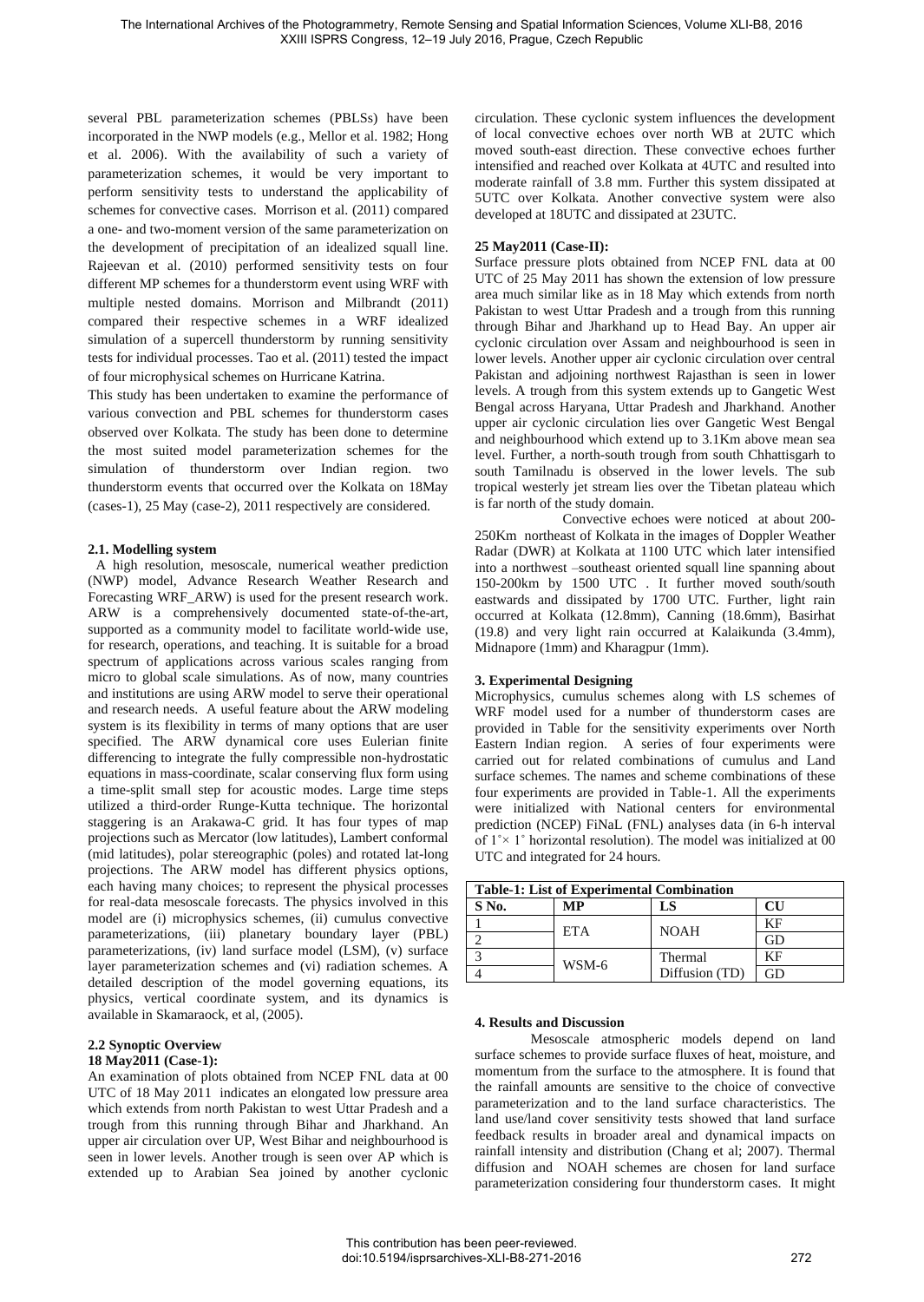be important to mention here that land surface parameterization has more impact on the surface fluxes which affect further development of lower atmospheric boundary layer.

#### **4.1. Progression of CAPE, (2m) temperature and rainfall:**

 Fig-1 illustrates the time series of thermodynamic stability indices such as Convective Available Potential Energy (CAPE); and temperature for case-1 and case-2 over Kolkata. Time series show that CAPE in NOAH scheme shows good agreement with observed CAPE. In case-1 and case-2, the NOAH scheme could simulate the maximum CAPE of about 3978 J kg−1 and 2982, J kg−1 at 6 UTC and 12 UTC respectively. It is notable here that NOAH scheme captures the unstable atmospheric development with high CAPE providing the platform to develop the severe convection.

Rainfall time series has been provided in Fig-3. Rain in the range of 3 mm at 5UTC and 13 mm at 15 UTC were recorded in case-1 and in case-2 respectively. It is seen from fig-3that NOAH has improved the initiation of convection occurrence closer to observation. Further, Noah **30** scheme has also improved the intensity and time lag in both cases as compared to TD scheme. Similarly, temperature drop after the rainfall at 5UTC and 15UTC in case-1 and case-2 respectively were reproduced better in NOAH scheme and its progression similar to observation was also improved in NOAH experiment as compared to TD scheme.

#### **4.2. Evolution of vertical velocity, moisture convergence and mixing ratio:**

and mixing **1 aud.**<br>Time-height progression of (a) Vertical Velocity (cm  $(s<sup>-1</sup>)$  and (b) mixing ratio (g kg<sup>-1</sup>) over Kolkata for both the cases for NOAH and TD scheme has been provided in fig-2. The NOAH scheme, in time-height evolution of vertical velocity for the both cases, has produced strong updraft as compared to TD **12** scheme. Moreover, NOAH has shown a updraft in the range of 300 cm  $s^{-1}$  at 7UTC and 200 cm  $s^{-1}$  at 9UTC in case-1 and case-2 respectively. It is evident that vertical velocities are shown closer to observed convection time better in NOAH scheme. With the availability of increased soil moisture in **6** NOAH scheme, it may have resulted in more moisture in the lower atmosphere. **Rain**<br> **R**in (mm)<br> **Rain**<br> **Rin**<br> **Rin** 

The model has simulated moisture at the lower atmosphere in In the model has simulated moisture at the lower atmosphere in both the schemes but, moisture peak at the time of respective convection i.e. 8UTC and 9UTC is more pronounced in NOAH scheme. Though, moisture is simulated at lower atmosphere at 6-12UTC in both schemes, NAOH has improved the intensity and moisture availability at the right time in both the cases. Low level moisture accompanied with strong upward vertical velocity strengthens the possibility of thunderstorm occurrence in an unstable atmosphere. These features of vertical unstable warm air column in NOAH has improved probably due to combined effect of surface fluxes of sensible and latent heat exchange from the underlying warm land surface and the strong updrafts in thunderstorm region.



Fig-1:Temporal Evolution of (a) CAPE (J/Kg-1), (b) 2mtemperature (c) and (c) rainfall (mm) over Kolkata for case-1 and case-2 for NOAH and TD scheme. Arrow indicates the time occurrence of thunderstorm.



Fig-2: Height-time progression of (a) Vertical Velocity (cm s-1) and (b) mixing ratio (g kg-1) over Kolkata for case-1 for NOAH and TD scheme. (c) and (d) are the same as (a) and (b) but for case-2. Arrow indicates the time occurrence of thunderstorm.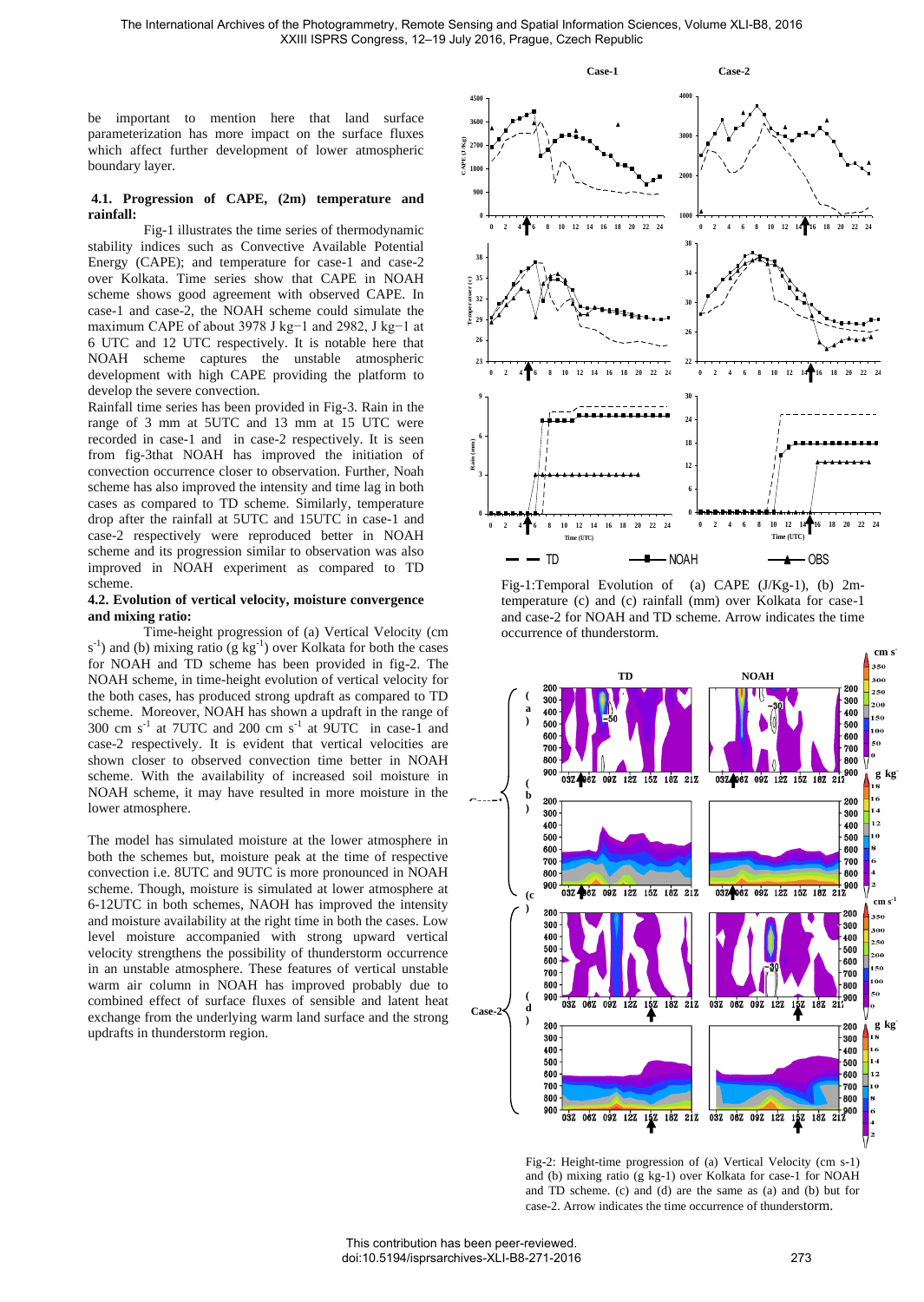#### **4.3. Simulation of surface precipitation:**

Fig-3 presents TRMM observation along with six hourly simulated accumulated rainfall during the thunderstorm occurrence. It is observed in TRMM that maximum rainfall is located over Bangladesh and WB. Maximum rain of 45 mm over Bangladesh and WB were seen in case-1, while most of the rain (45 mm) was observed over Bangladesh only. Spatial distribution of the rainfall is simulated well in both the schemes. However, NOAH has captured the intensity and spatial pattern better which is much closer to TRMM observation.



Fig-3: six-hourly accumulated rainfall (mm) along with TRMM observed rainfall during severe thunderstorm event for (a) case-1 (12UTC-18UTC), (b) case-2 (6UTC-12UTC), (c) case-3 (0UTC-6UTC) and (d) case-4 (0UTC-6UTC).

#### **5. Conclusion:**

 Analysis of sensitivity experiments using different physical parameterization schemes are concluded for cumulus and land surface schemes here. Land surface schemes (models) provide the surface fluxes of heat, moisture, and momentum to the atmosphere. From the analysis it has been observed that surface analysis in terms of CAPE, temperature and surface fluxes in NOAH shows most probable evolution or good agreement with observation. Surface fluxes analysis has shown that NOAH has provided more surface moisture and decreased surface temperature. Increased latent heat and decreased sensible heat flux are more pronounced in NOAH due to increased soil moisture and decreased soil temperature. The better surface fluxes exchange in NOAH have evolved the lower atmosphere having high CAPE and increased temperature which have turned into a platform to develop the severe convection. Vertical structure of the air column over Kolkata have got the significant moisture at lower level due to improved surface fluxes in NOAH which started developing suitable condition for thunderstorm with the help of strong vertical velocities. Further, it is noted that NOAH has improved the initiation of convection occurrence and reproduced reasonable good rain intensity closer to observation. Moreover, rainfall pattern were improved significantly over the domain and came closure to TRMM.

 Above analysis may be concluded as the combination of WSM-6, and KF schemes along with NOAH land surface scheme have preformed reasonably well to reproduce the right atmospheric condition for a thunderstorm leading to improved spatial and temporal rainfall over the study domain.

**Acknowledgements:** This work is supported through a financial support from Council of Science and Industrial Research (CSIR). We thank the India Meteorological Department (IMD) for providing the observations for model validation. The authors gratefully acknowledge the NCEP/NCAR for providing FNL analyses and satellite radiance datasets for the present study.

#### **References:**

Anthes, R.A., 1982. Tropical cyclones—their evolution, structure, and effects. Monograph No. 41, American Meteorological Society.

Arakawa, A., 1993. Closure assumptions in the cumulus **mm** parameterization problem. The Representation of Cumulus Convection in Numerical Models, Meteor. Monogr. No. 46,Amer. Meteor. Soc. 1–15.

Arakawa, A., Schubert, W. H., 1974. Interaction of a cumulus cloud ensemble with the largescale environment. Part I. J Atmos Sci. 31, 674–701.

Braun, S. A., Tao, W. K., 2000. Sensitivity of high-resolution simulations of hurricane Bob (1991) to planetary boundary layer parameterizations. Mon Weather Rev. 128:3941–3961.

Bright, D. R., Mullen, L. S., 2002. The Sensitivity of the Numerical Simulation of the Southwest Monsoon Boundary Layer to the Choice of PBL Turbulence Parameterization in MM5, Weather and Forecasting. Vol 17, 99-114.

Chang, H. I., Kumar, A., Niyogi, D., Mohanty, U.C., Chen, F., Dudhia, J., 2007. Impact of Physical Parameterization and Land use Land Cover change on the simulation of the July 26, 2005 heavy rain event over Mumbai, Indai, 21th conference on Hydrology.AMS Annual meeting, 15 -18 January 2007, San Antonio, TX.

Frank, W. M., 1983. The cumulus parameterization problem. Mon. Wea. Rev. 111, 1859–1871.

Hong, S. Y., Lim, J. O. J., 2006. The WRF Single-Moment 6- Class Microphysics scheme (WSM6), Journal of the Korean Meteorological Society. 42, 2 129-151.

Mellor, G. L., Yamada, T., 1982. Development of a turbulence closure model for geophysical fluid problems. Rev. Geophys. Space Phys. 20, 851–875.

Molinari, J., Dudek, M., 1992. Parameterization of convective precipitation in mesoscale numerical models: A critical review. Monthly Weather Review. 120, 326–344.

Morrison, H., Milbrandt, J., 2011. Comparison of Two-Moment Bulk Microphysics Schemes in Idealized Supercell Thunderstorm Simulations. Monthly Weather Review. 139, 1103–1130.

Rajeevan, M., Kesarkar, A., Thampi, S. B., Rao, T. N., Radhakrishna, B., Rajasekhar, M.,2010. Sensitivity of WRF cloud microphysics to simulations of a severe thunderstormevent over Southeast India. Annales Geophysicae. 28, 603–619.